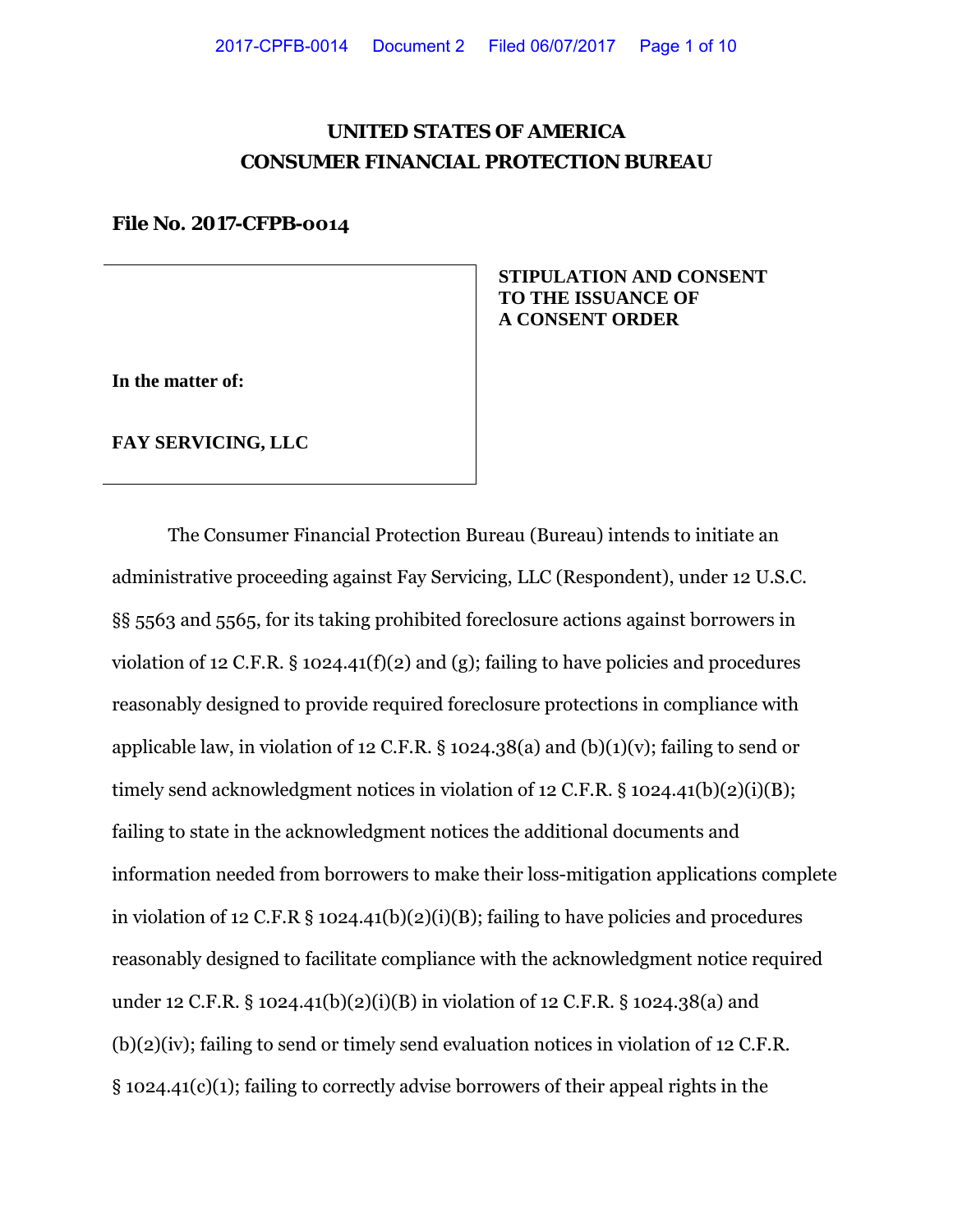evaluation notice in violation of 12 C.F.R.  $\S$  1024.41(c)(1); and failing to have policies and procedures reasonably designed to properly evaluate borrowers for loss-mitigation options in accordance with 12 C.F.R. § 1024.41 in violation of 12 C.F.R. § 1024.38(a) and  $(b)(2)(v)$ .

Respondent, in the interest of compliance and resolution of the matter, consents to the issuance of a Consent Order substantially in the form of the one to which this Stipulation and Consent to the Issuance of a Consent Order is attached (Consent Order), and which is incorporated by reference.

In consideration of the above premises, Respondent agrees to the following:

# **Jurisdiction**

1. The Bureau has jurisdiction over this matter under sections 1053 and 1055 of the Consumer Financial Protection Act of 2010 (CFPA), 12 U.S.C. §§ 5563, 5565.

#### **Consent**

- 2. Respondent agrees to the issuance of the Consent Order and admits the facts necessary to establish the Bureau's jurisdiction over Respondent and the subject matter of this action.
- 3. Respondent agrees that the Consent Order will be deemed an "order issued with the consent of the person concerned" under 12 U.S.C.  $\S$  5563(b)(4), and agrees that the Consent Order will become a final order, effective upon issuance, and will be fully enforceable by the Bureau under 12 U.S.C.  $\S$ § 5563(d)(1) and 5565.
- 4. Respondent voluntarily enters into this Stipulation and Consent to the Issuance of a Consent Order.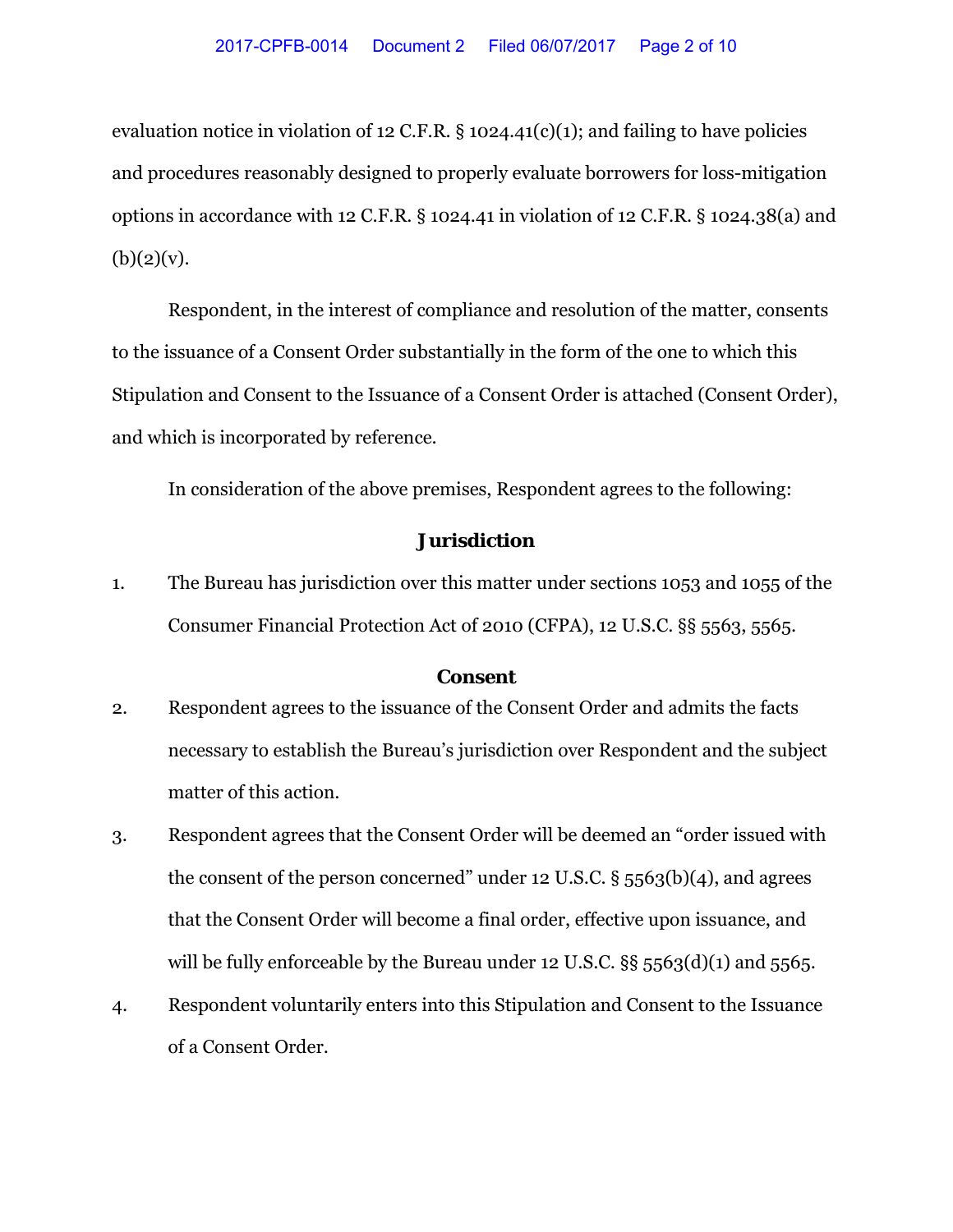- 5. The Consent Order resolves only Respondent's potential liability for law violations that the Bureau asserted or might have asserted based on the practices described in Section V of the Consent Order, to the extent such practices occurred before the Effective Date and the Bureau knows about them as of the Effective Date. Respondent acknowledges that no promise or representation has been made by the Bureau or any employee, agent, or representative of the Bureau, about any liability outside of this action that may have arisen or may arise from the facts underlying this action or immunity from any such liability.
- 6. Respondent agrees that the facts described in Section V of the Consent Order will be taken as true and be given collateral estoppel effect, without further proof, in any proceeding before the Bureau to enforce the Consent Order, or in any subsequent civil litigation by the Bureau to enforce the Consent Order or its rights to any payment or monetary judgment under the Consent Order, such as a non-dischargeability complaint in any bankruptcy case.
- 7. The terms and provisions of this Stipulation and the Consent Order will be binding upon, and inure to the benefit of, the parties hereto and their successors in interest.
- 8. Respondent agrees that the Bureau may present the Consent Order to the Bureau Director for signature and entry without further notice.

### **Waivers**

9. Respondent, by consenting to this Stipulation, waives: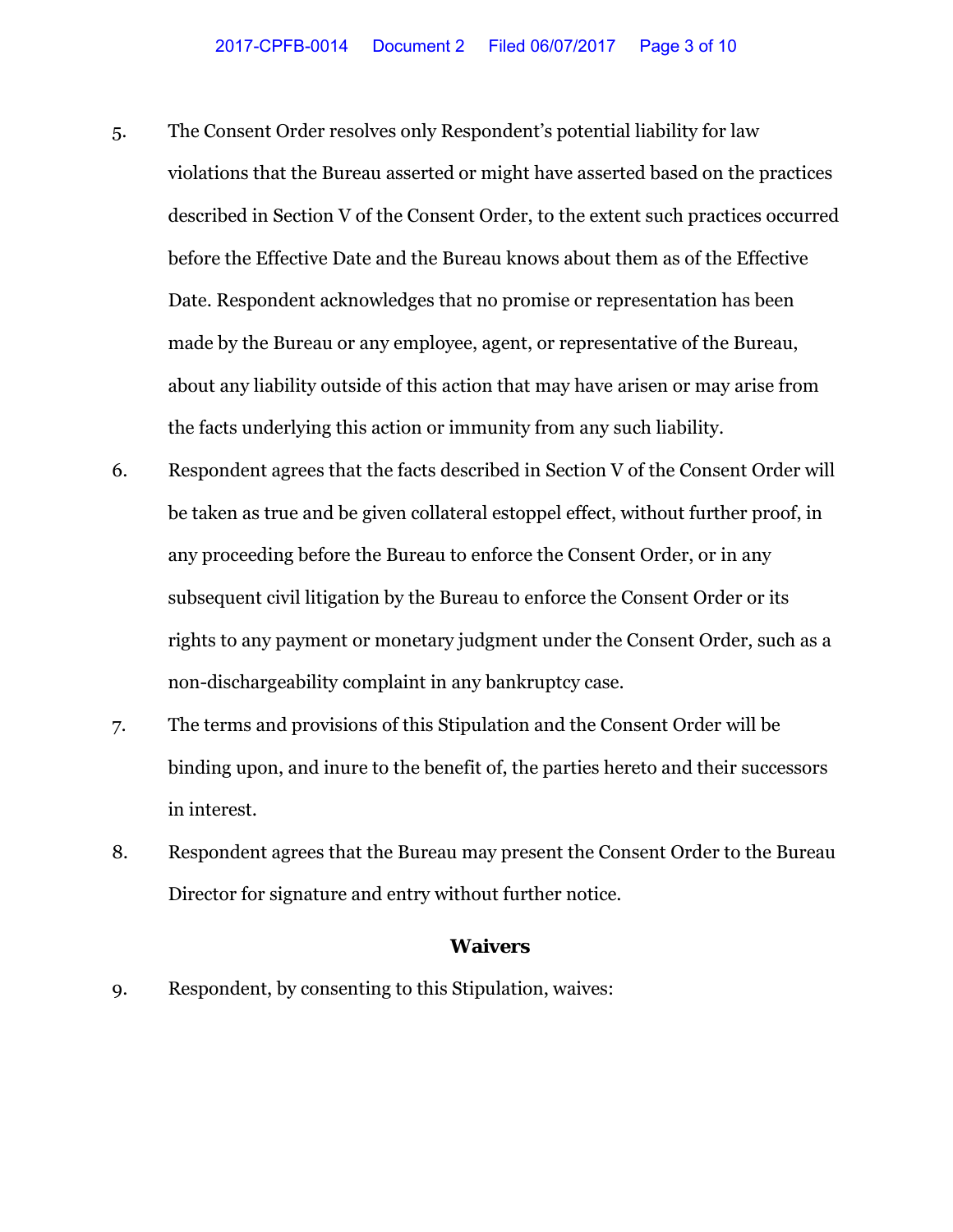- a. Any right to service of the Consent Order, and agrees that issuance of the Consent Order will constitute notice to Respondent of its terms and conditions;
- b. Any objection to the jurisdiction of the Bureau, including, without limitation, under section 1053 of the CFPA, 12 U.S.C. § 5563;
- c. The rights to all hearings under the statutory provisions under which the proceeding is to be or has been instituted; the filing of proposed findings of fact and conclusions of law; proceedings before, and a recommended decision by, a hearing officer; all post-hearing procedures; and any other procedural right available under section 1053 of the CFPA, 12 U.S.C. § 5563, or 12 CFR Part 1081;
- d. The right to seek any administrative or judicial review of the Consent Order;
- e. Any claim for fees, costs or expenses against the Bureau, or any of its agents or employees, and any other governmental entity, related in any way to this enforcement matter or the Consent Order, whether arising under common law or under the terms of any statute, including, but not limited to the Equal Access to Justice Act and the Small Business Regulatory Enforcement Fairness Act of 1996; for these purposes, Respondent agrees that Respondent is not the prevailing party in this action because the parties have reached a good faith settlement;
- f. Any other right to challenge or contest the validity of the Consent Order;
- g. Such provisions of the Bureau's rules or other requirements of law as may be construed to prevent any Bureau employee from participating in the preparation of, or advising the Director as to, any order, opinion, finding of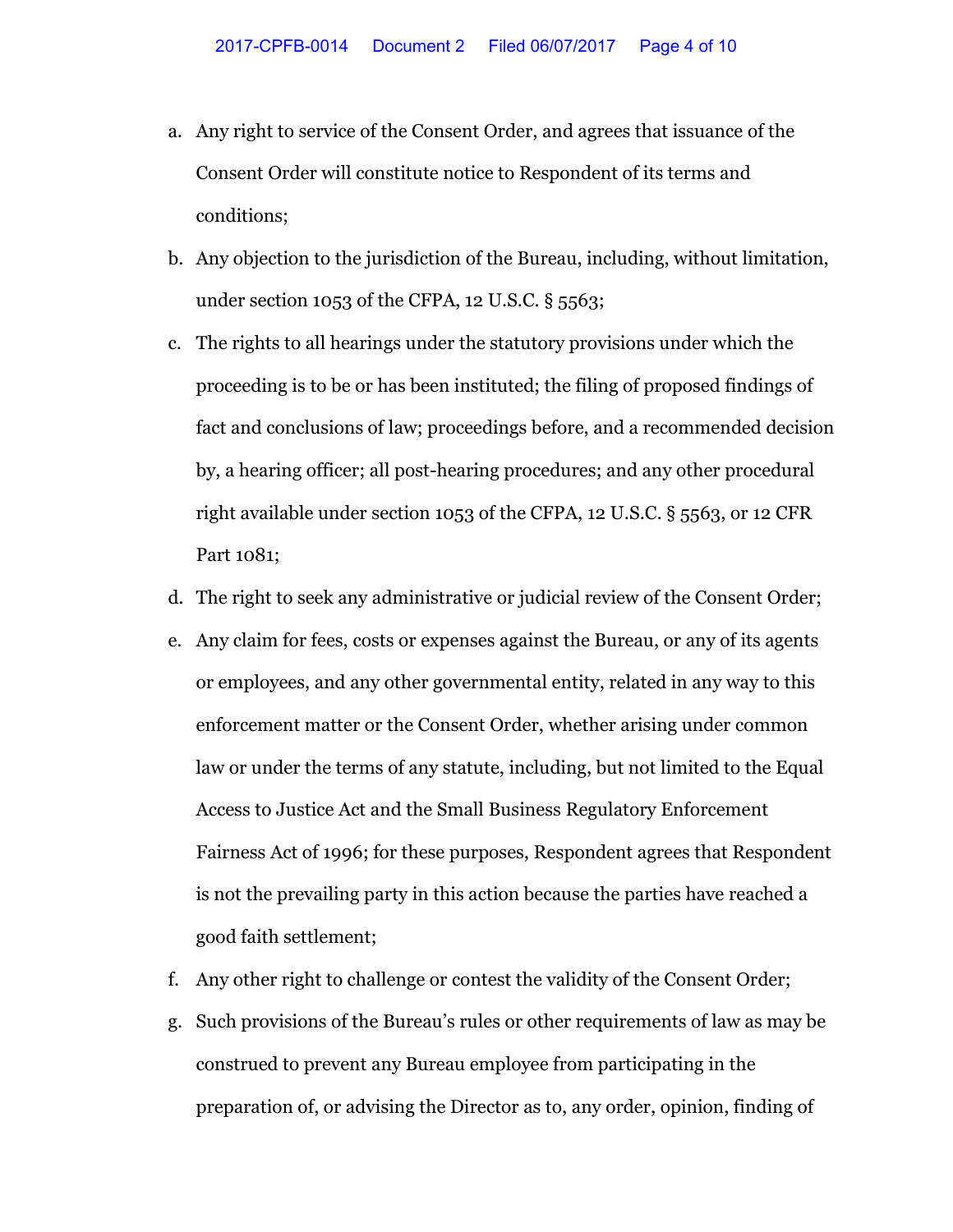fact, or conclusion of law to be entered in connection with this Stipulation or the Consent Order; and

h. Any right to claim bias or prejudgment by the Director based on the consideration of or discussions concerning settlement of all or any part of the proceeding.

FAY SERVICING, LLC BY:

**Contract** 

and the se-

**Contact Art** 

 $\mathcal{L}$ 

Edward J. Fay Chief Executive Officer, Fay Servicing, LLC

 $\frac{7}{2}-5-17$ 

**Date**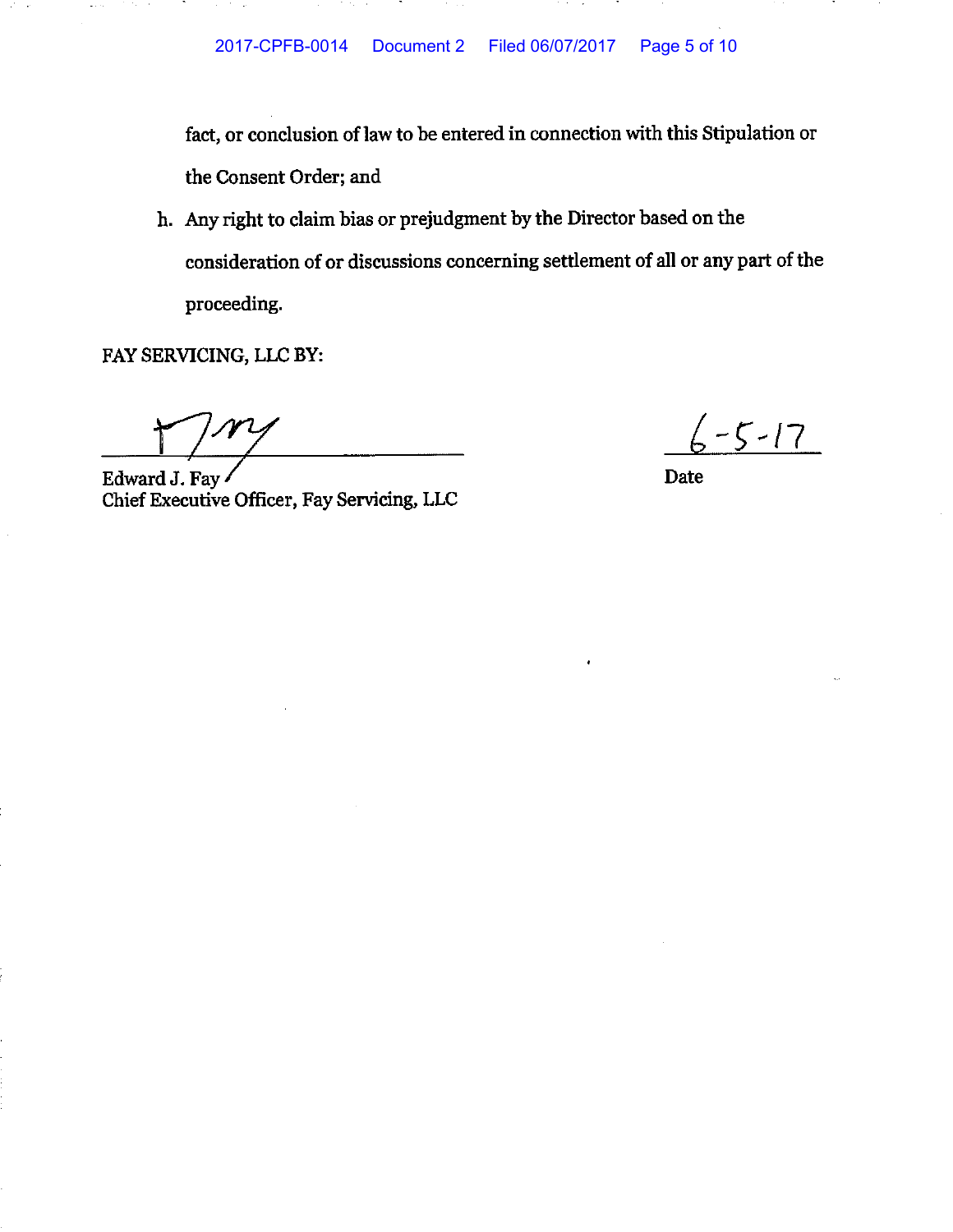The undersigned directors of Fay Financial, LLC each acknowledges having read this Stipulation and the Consent Order, and approves of Fay Servicing, LLC entering into this Stipulation.

Edward J. Fay Director, Fay Financial, LLC

 $\sqrt{2-5-17}$ 

Date

Robert J. Bernstein Director, Fay Financial, LLC

Michael O'Loughlin Director, Fay Financial, LLC

Daniel Fay Director, Fay Financial LLC

Benjamin E. Quayle Director, Fay Financial, LLC

Date

Date

Date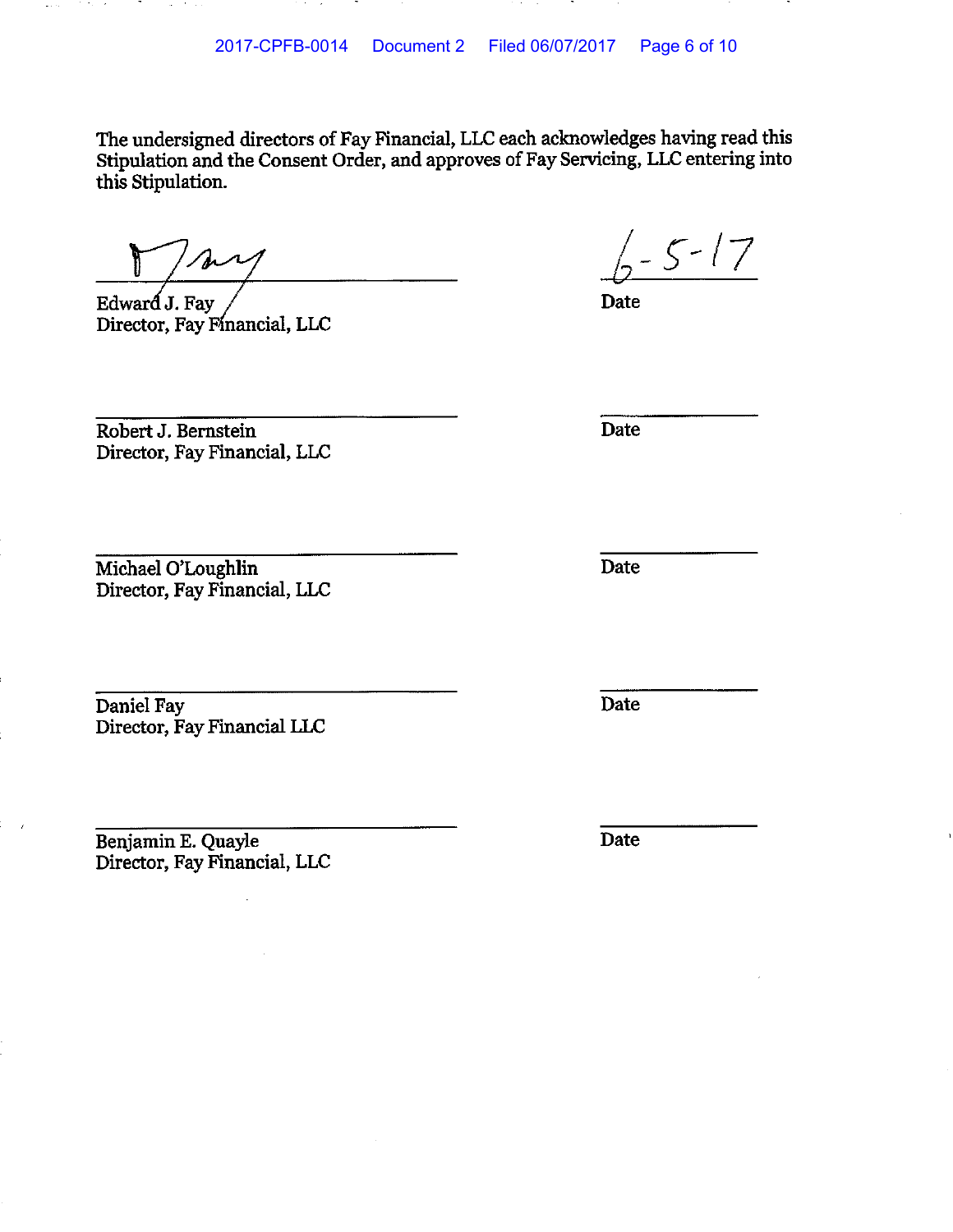The undersigned directors of Fay Financial, LLC each acknowledges having read this Stipulation and the Consent Order, and approves of Fay Servicing, LLC entering into this Stipulation.

Edward J. Fay Director, Fay Financial, LLC

 $\mathcal{C}_\mathbf{a} = \mathcal{A}$ 

 $\mathcal{L}$ 

Robert J. Bernstein Director, Fay/Financial, LLC

Date

 $111$ 

 $\sim$  .  $\sim$ 

Date

Michael O'Loughlin Director, Fay Financial, LLC  $\overline{Date}$ 

Daniel Fay Director, Fay Financial LLC

Date

Benjamin E. Quayle Director, Fay Financial, LLC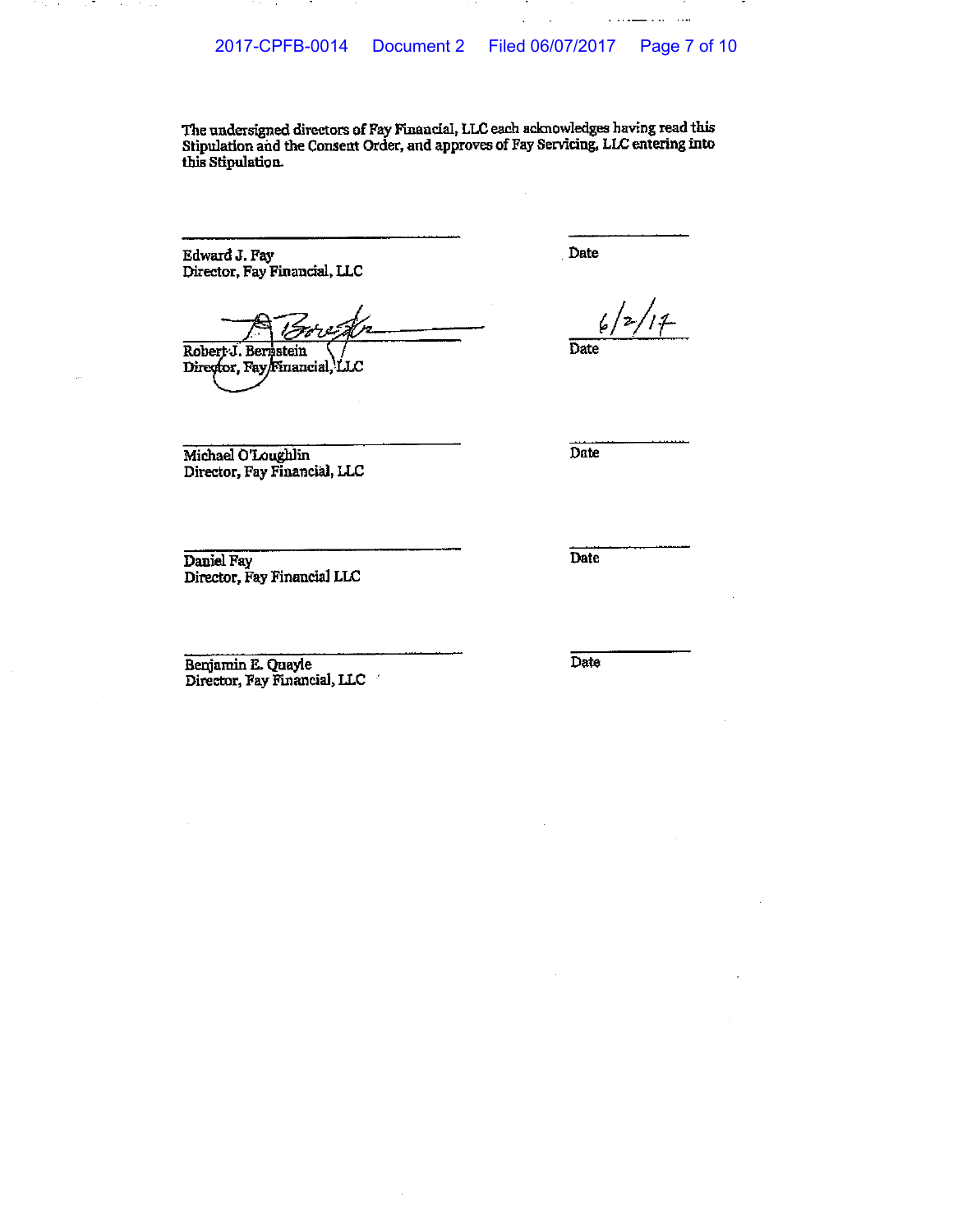The undersigned directors of Fay Financial, LLC each acknowledges having read this Stipulation and the Consent Order, and approves of Fay Servicing, LLC entering into this Stipulation.

Edward J. Fay Director, Fay Financial, LLC **Date** 

Robert J. Bernstein Director, Fay Financial, LLC

ruch

Michael O'Loughlin Director, Fay Financial, LLC

Daniel Fay Director, Fay Financial LLC

Benjamin E. Quayle Director, Fay Financial, LLC Date

 $veL$  de17

Date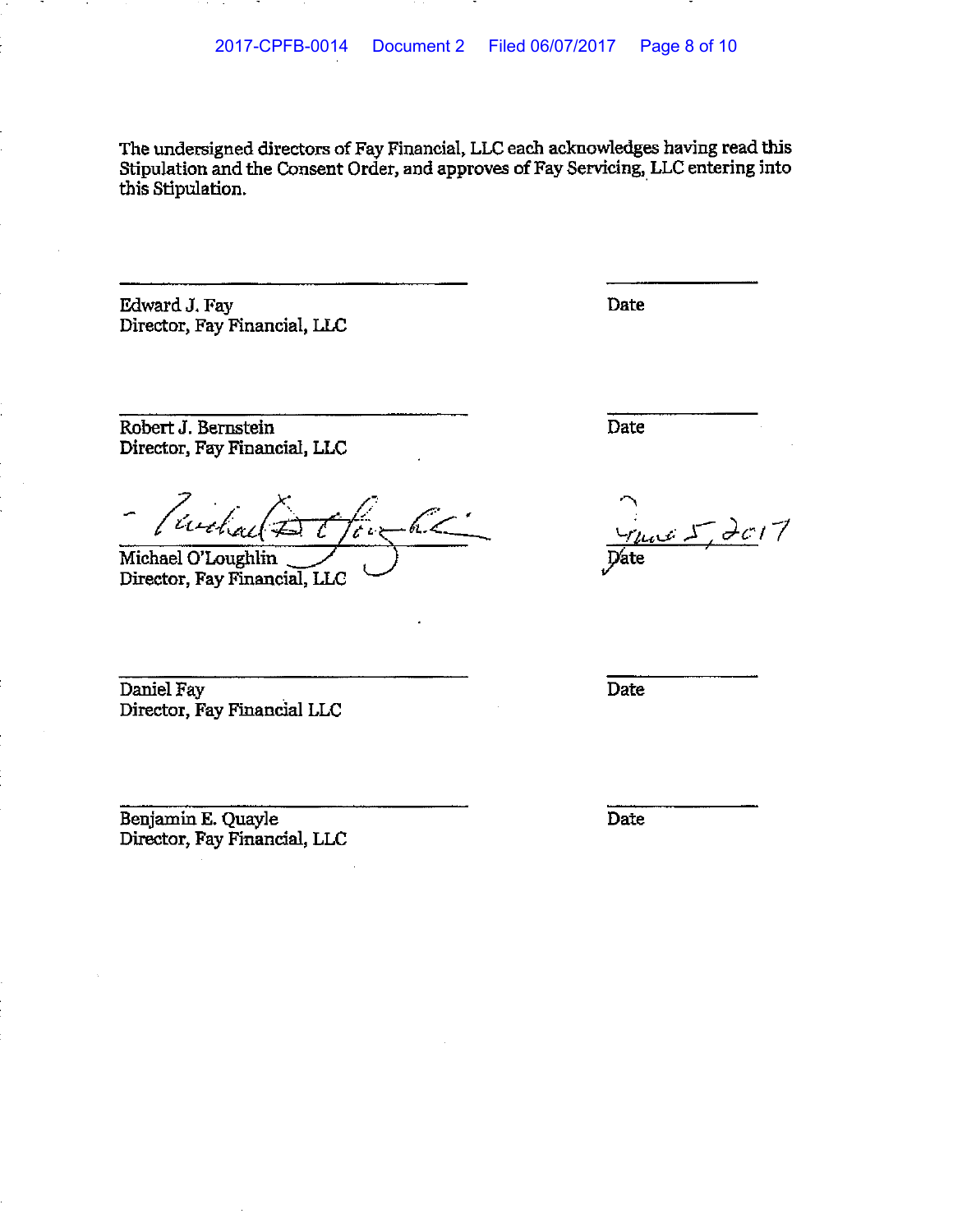The undersigned directors of Fay Financial, LLC cach acknowledges having read this Stipulation and the Consent Order, and approves of Fay Servicing, LLC entering into this Stipulation.

Edward J. Fay Director, Fay Financial, LLC

Robert J. Bernstein Director, Fav Financial, LIC

Michael O'Loughlin Director, Fay Financial, LLC

Daniel Fay

Director, Fay Financial LLC

Benjamin E. Quayle Director, Fay Financial, LLC

Date

Date